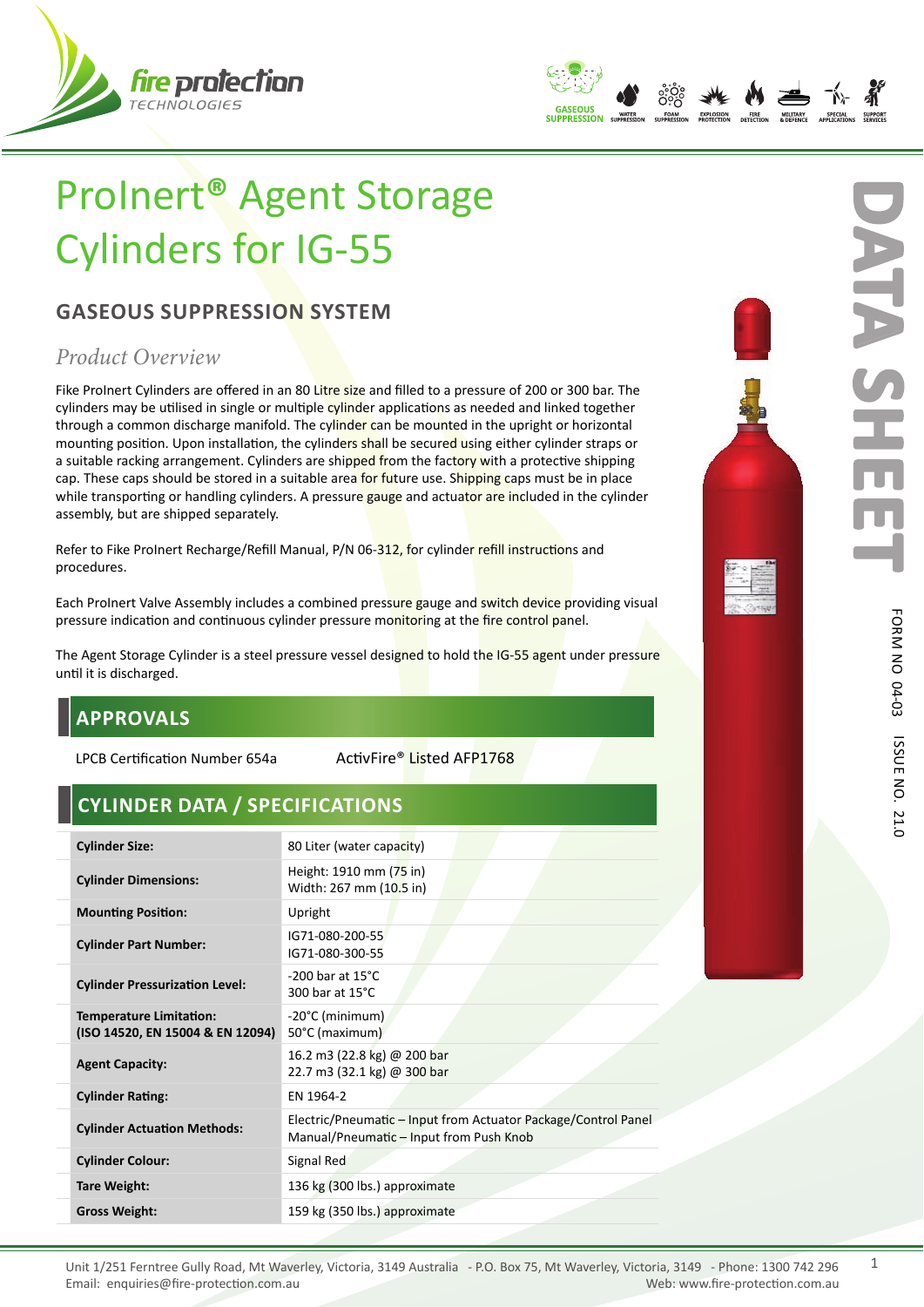#### **ITEMS SUPPLIED WITH CYLINDER**

#### **Item No. Description**

- **1.** Shipping Cap
- **2.** ProInert Valve Assembly
- **3.** Pressure Gauge & Switch (shipped separately)
- **4.** Nameplate (see note 1)
- **5.** Pneumatic Actuator Assembly (shipped separately)

#### **NOTES:**

- 1) Fike nameplate provides the information that is specific to each cylinder:
	- Assembly number of the cylinder, weight information: tare, gross and agent and installation, operation and safety information.
	- All cylinders filled either by the factory or by an Approved Initial Fill Station are provided with a nameplate bearing the approval agency markings.
- 2) All cylinders do not have siphon tubes and can be mounted the upright or horizontal position.



2